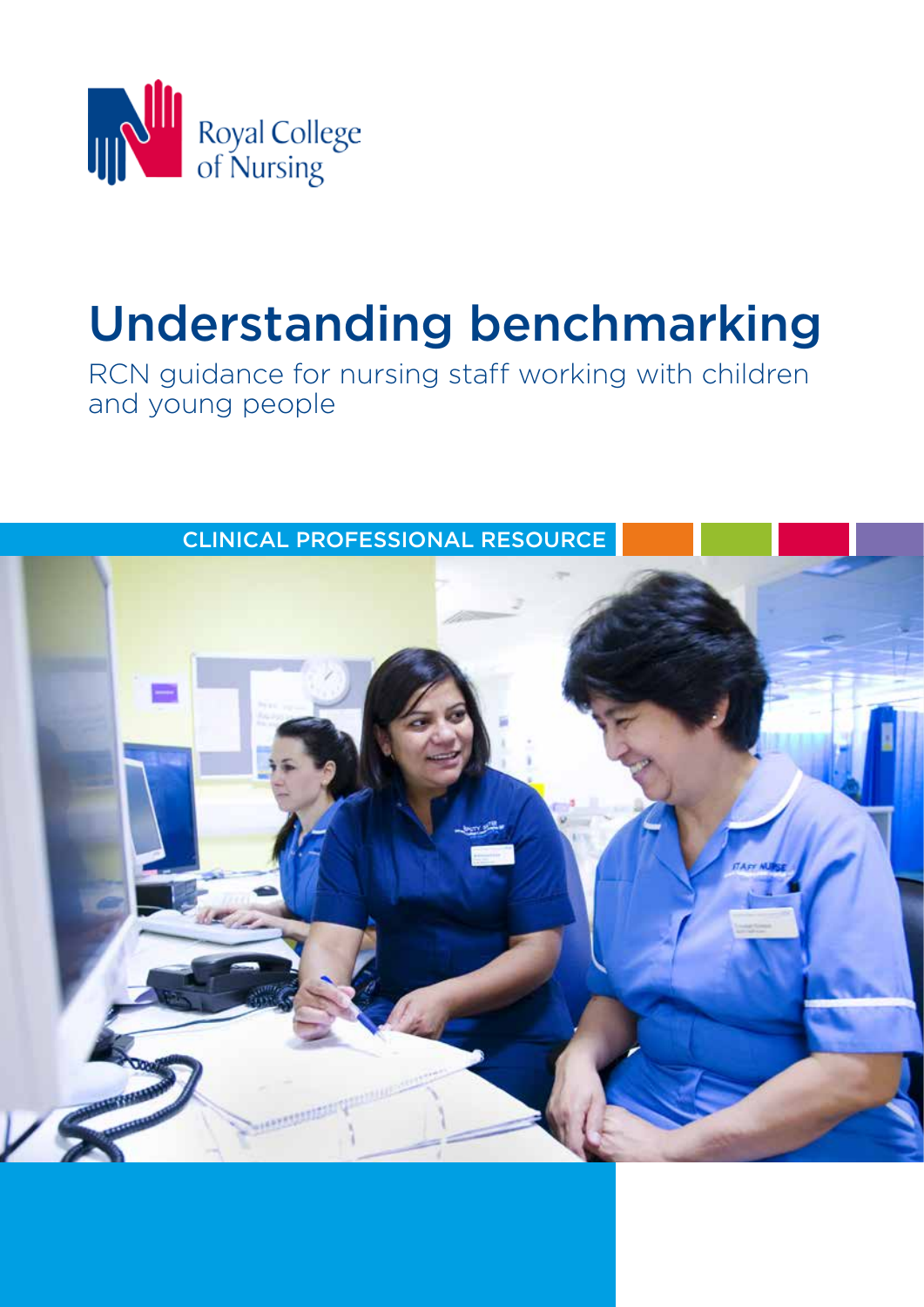

## Acknowledgements

The RCN would like to thank Jane Hughes, Senior Lecturer, School of Health Sciences, University of Manchester for revising this publication with contributions from: Professor Judith Ellis MBE, Chief Executive, Royal College of Paediatrics and Child Health

#### **Publication**

This is an RCN service guidance. Service guidance are evidence-based consensus documents, regarding the organisation, resourcing and delivery of health and social care services for specified populations and/or staff groups delivering care. Intended to support service commissioning, planning and provision as well as improvements in service quality and people's experience of health and social care services.

#### **Description**

This Royal College of Nursing (RCN) document explains how benchmarking can support the development of best practice, and how you can develop benchmarks for your area of clinical practice. This guidance is aimed at nursing staff working with children and young people.

**Publication date: October 2017 Review date: October 2020**

#### **The Nine Quality Standards**

This publication has met the nine quality standards of the quality framework for RCN professional publications. For more information, or to request further details on how the nine quality standards have been met in relation to this particular professional publication, please contact **publicationsfeedback@rcn.org.uk**

#### **Evaluation**

The authors would value any feedback you have about this publication. Please contact publicationsfeedback@rcn.org.uk clearly stating which publication you are commenting on.

#### **RCN Legal Disclaimer**

This publication contains information, advice and guidance to help members of the RCN. It is intended for use within the UK but readers are advised that practices may vary in each country and outside the UK.

The information in this booklet has been compiled from professional sources, but its accuracy is not guaranteed. Whilst every effort has been made to ensure the RCN provides accurate and expert information and guidance, it is impossible to predict all the circumstances in which it may be used. Accordingly, the RCN shall not be liable to any person or entity with respect to any loss or damage caused or alleged to be caused directly or indirectly by what is contained in or left out of this website information and guidance.

#### Published by the Royal College of Nursing, 20 Cavendish Square, London, W1G 0RN

**© 2017 Royal College of Nursing. All rights reserved. No part of this publication may be reproduced, stored in a retrieval system, or transmitted in any form or by any means electronic, mechanical, photocopying, recording or otherwise, without prior permission of the Publishers. This publication may not be lent, resold, hired out or otherwise disposed of by ways of trade in any form of binding or cover other than that in which it is published, without the prior consent of the Publishers.**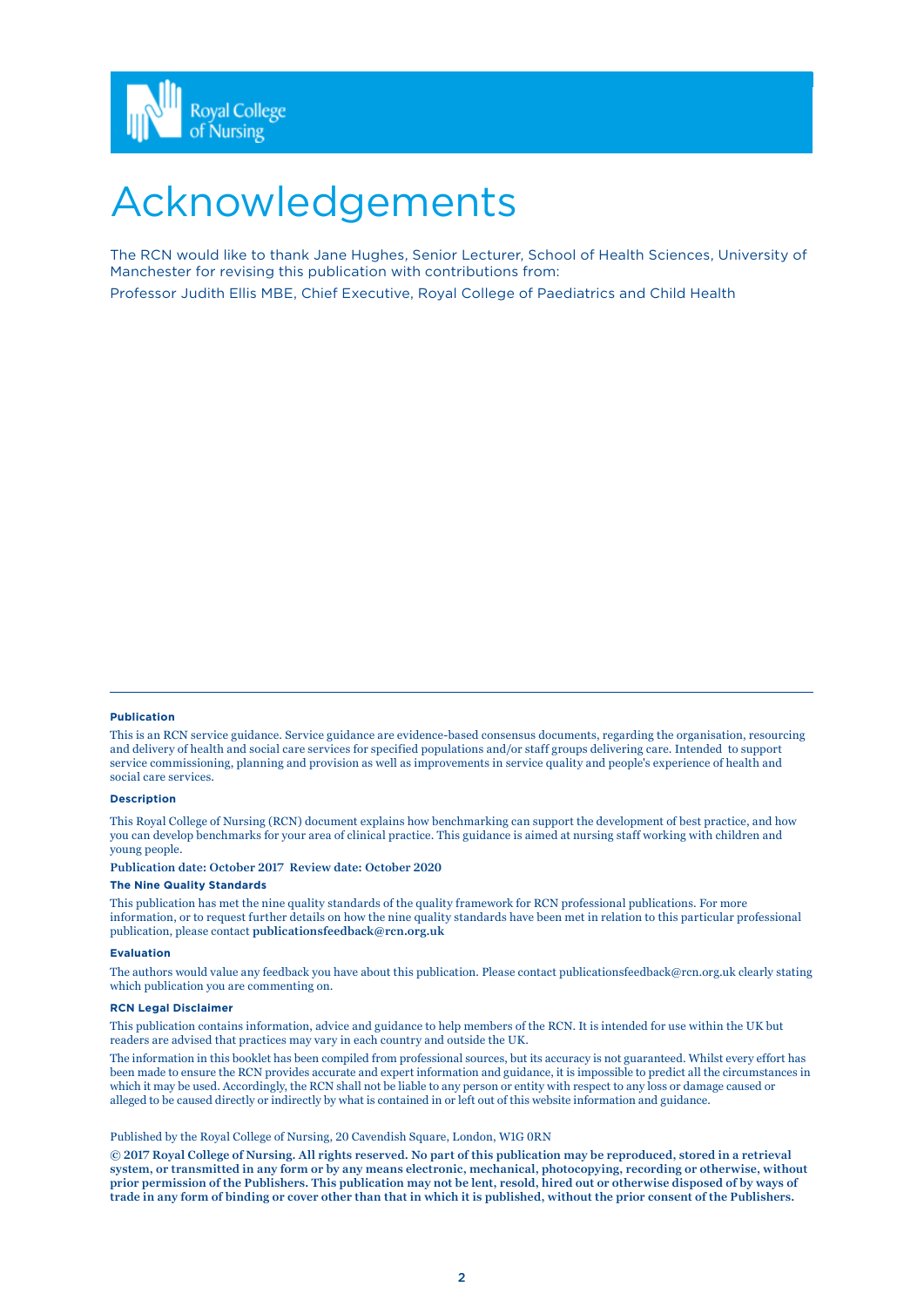## **Contents**

| 1. Foreword                                        | $\overline{\mathbf{4}}$ |
|----------------------------------------------------|-------------------------|
| 2. Introduction                                    | 5                       |
| 3. How benchmarking developed                      | 6                       |
| 4. Why benchmark clinical practice?                | 7                       |
| 5. Clinical practice benchmarking explained        | 8                       |
| 6. A model of clinical practice benchmarking       | 9                       |
| 7. What makes clinical practice benchmarking work? | 12                      |
| 8. References and further reading                  | 13                      |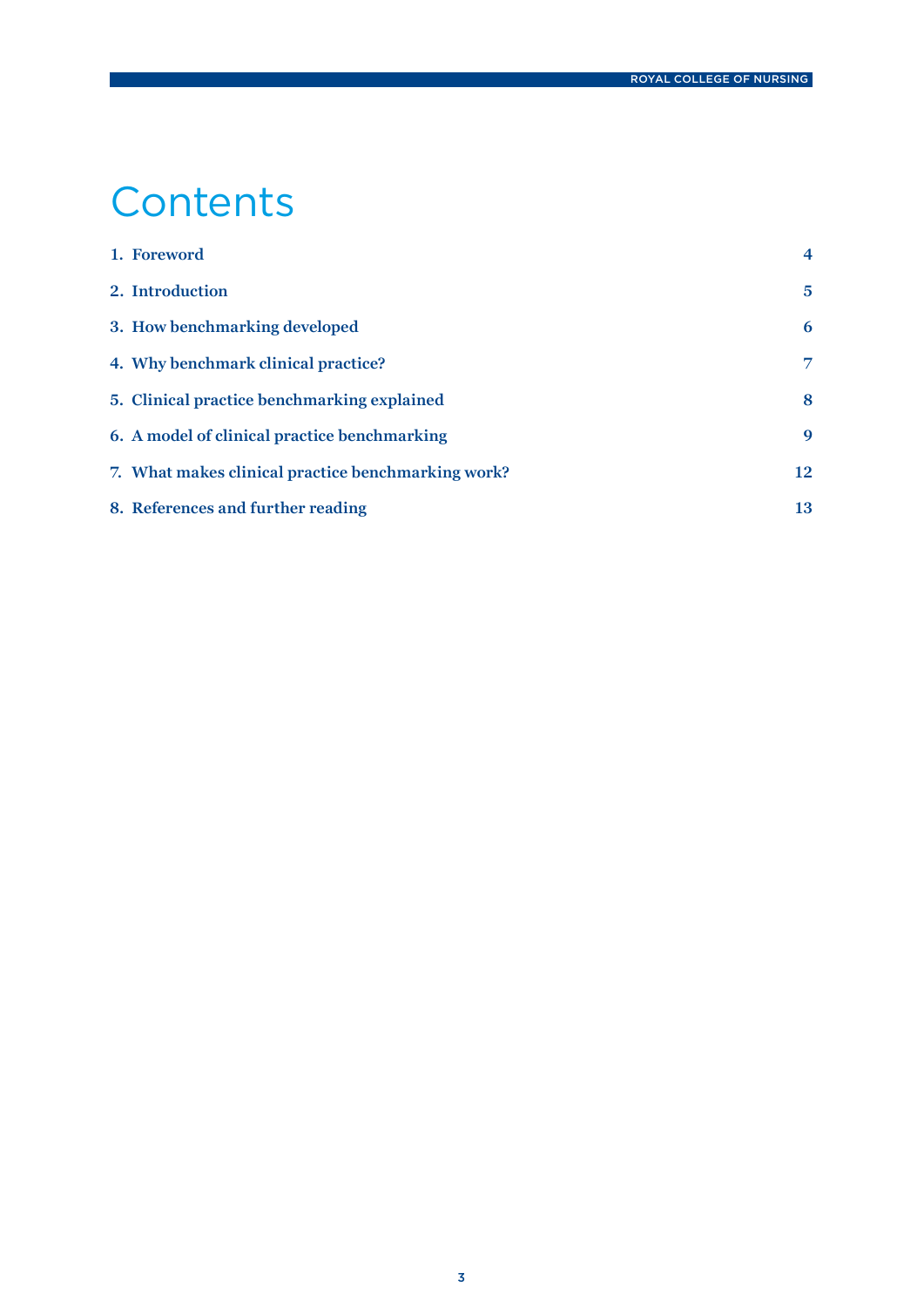### 1. Foreword

Nursing staff go to work every day determined that each patient or client will receive the best possible care. The health service runs on limited resources – public money which has to be intelligently used. There is little time and no justification for unnecessary repetition of effort in identifying and implementing what is best practice. It is vital to all – staff and patients – that professionals truly collaborate.

Clinical practice benchmarking is a quality improvement tool. It facilitates, structures and formalises how best practice is compared, shared and developed. It supports nurses in effectively meeting patients' needs. Involvement in clinical practice benchmarking and the opportunity to share good practice rewards those who are willing to share. It inspires nurses to make changes in practice, and reassures everyone that they are doing the best they can to develop and improve the quality of care.

**Professor Judith Ellis MBE Chief Executive, Royal College of Paediatrics and Child Health**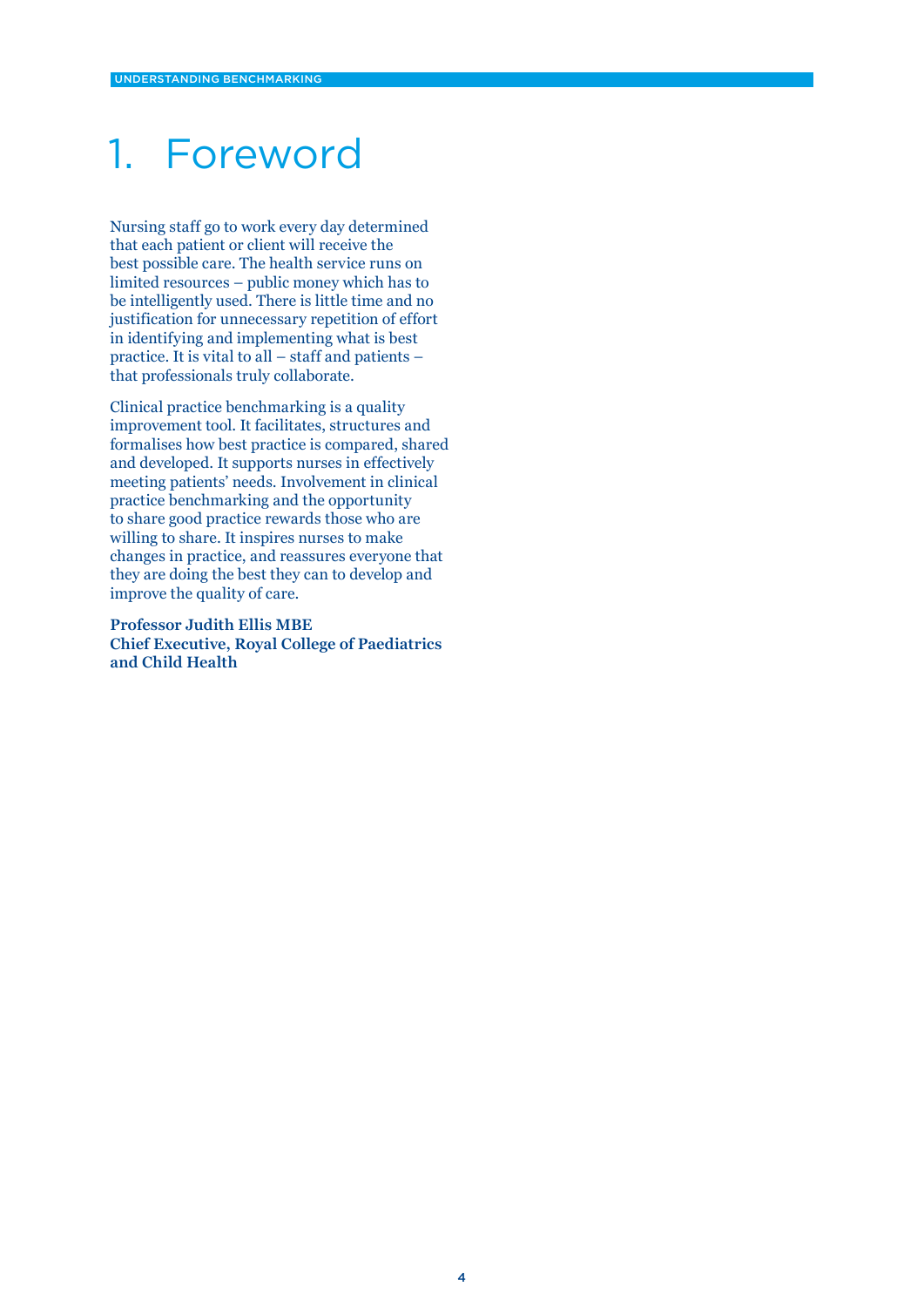## 2. Introduction

This Royal College of Nursing (RCN) document explains how benchmarking can support the development of best practice, and how you can develop benchmarks for your area of clinical practice.

This publication is an updated version of the original guidance published in 2007 and updated in 2014. The model identified in the original version is as relevant today as it was then. The aim of this guidance is to increase understanding of benchmarking and to encourage each of us to get involved. The process of benchmarking relies on you to share evidence of best practice with your peers.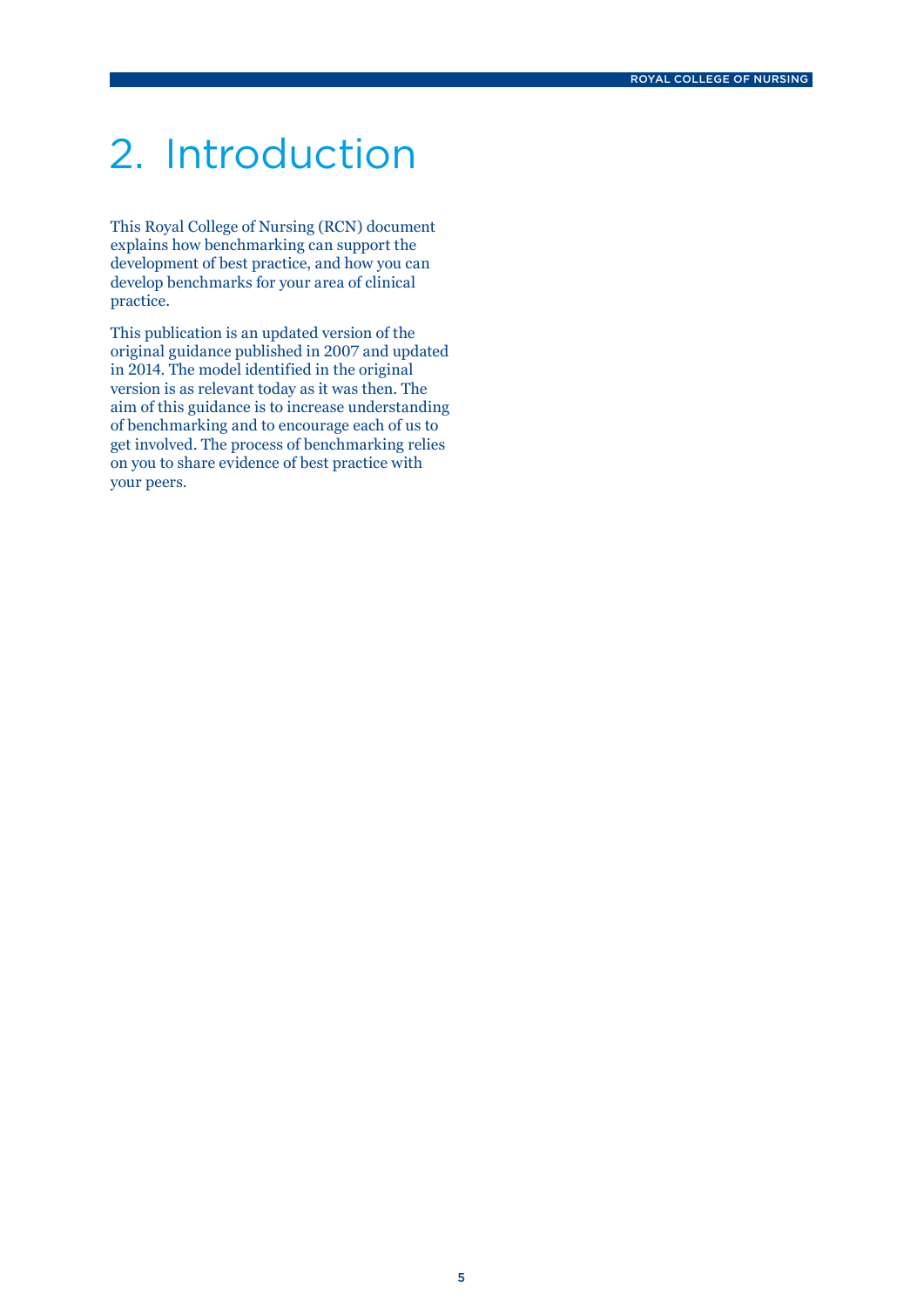## 3. How benchmarking developed

The concept of benchmarking was adopted from industry, where it had been used as a structured approach to quality measurement and improving services since the late 1970s. This process was competitive, with businesses striving to meet or surpass the best performer.

Benchmarking was first introduced to the NHS at the launch of the Benchmarking Club, sponsored by the NHS Management Executive, in January 1991. The club focused on benchmarking organisational issues rather than clinical ones, covering issues such as reducing cancelled operations or the number of non-attenders in outpatient clinics.

The benchmarking theory is built upon performance comparison, gap identification, and changes in the management process. From a review of benchmarking literature it is easy to conclude that benchmarking:

- identifies strengths and weaknesses within organisations
- identifies the level of performance possible by looking at the performance of others, and how much improvement can be achieved
- promotes changes and delivers improvements in quality, productivity and efficiency
- helps to better satisfy the customers' need for quality, cost, product and service by establishing new standards and goals.

In a health care setting, patients and their families are our customers. It is vital that we engage, empower, and hear patients and carers at all times in order to place the quality of patient care, and patient safety, above all other aims.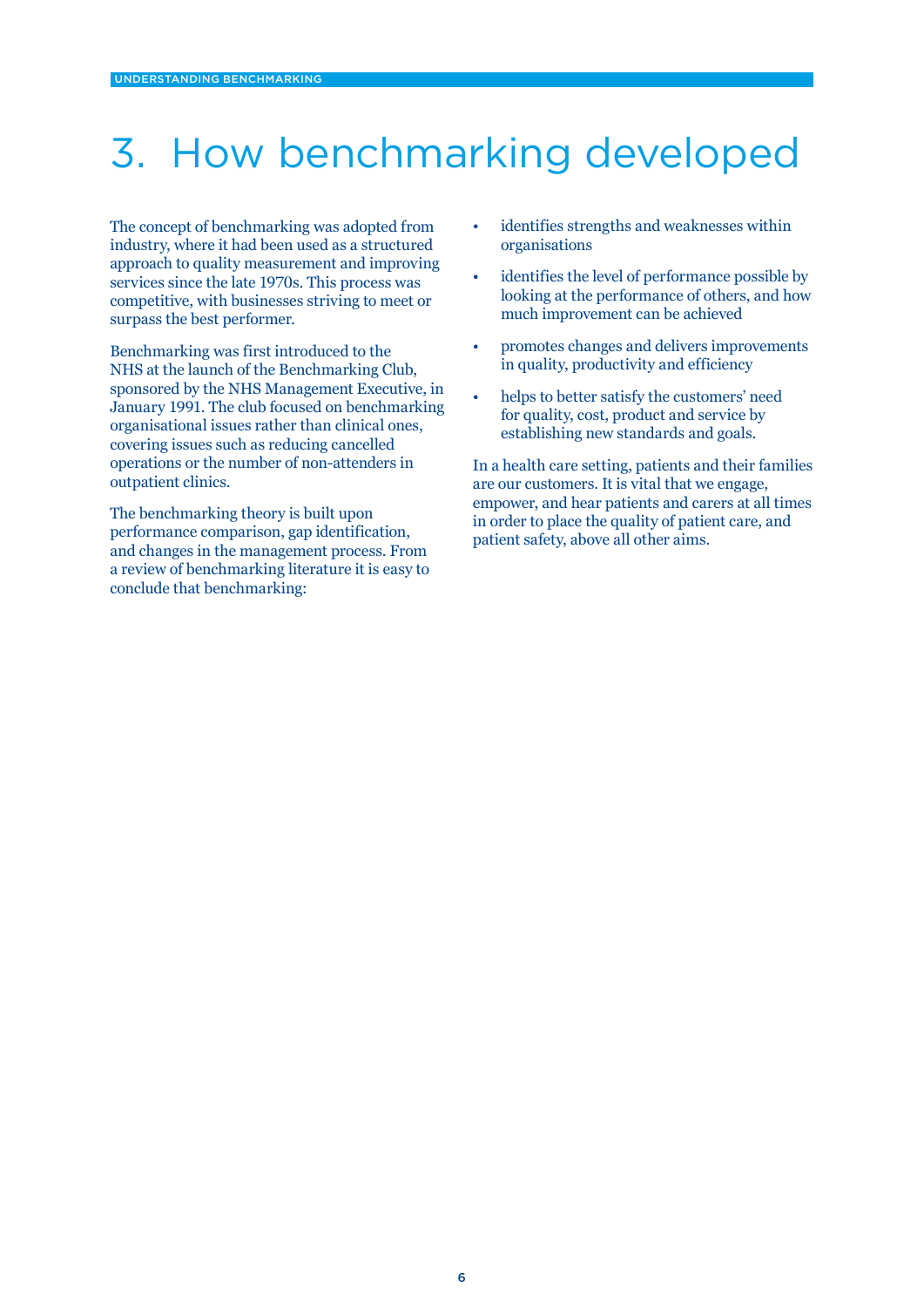## 4. Why benchmark clinical practice?

Within the last few years, examples of poor care within the statutory and non-statutory sector have hit the public domain. The events at Stafford Hospital exposed in the two Francis Inquiry reports (2010), plus those in other settings which have been the subject of similar reports, demonstrate what happens when things go wrong, when the interests of patients are not put first, and when their concerns are not listened to.

As nursing staff we need to ensure that we are taking every possible step to ensure that patients and their families receive consistently high standards of care. Clinical benchmarking remains a vital tool to ensure that recommendations in reports, such as the Berwick report (2013), are put into clinical practice.

Most take this responsibility extremely seriously, but getting it right relies on knowing about best practice. With the vast number of developments in health care, it can be difficult to find out about current optimum practice. Benchmarking remains an effective tool that can help.

This is especially important for health care professionals who work in small or highly specialised paediatric units, where they can become isolated from others or swallowed up in large district general hospitals.

Benchmarking can particularly help when it becomes difficult to further improve a ward or unit's services without looking beyond an individual organisation or trust.

The advantages of benchmarking include:

- providing a systematic approach to the assessment of practice
- promoting reflective practice
- providing an avenue for change in clinical practice
- ensuring pockets of innovative practice are not wasted
- reducing repetition of effort and resources
- reducing fragmentation/geographical variations in care
- providing evidence for additional resources
- facilitating multidisciplinary team building and networking
- providing a forum for open and shared learning
- being practitioner led, and giving a sense of ownership
- accelerating quality improvement
- improving the transition of patients across complex organisational care pathways
- contributing to the NMC revalidation process (NMC, 2015) in both reflection and CPD elements.

In 2010 the Care Quality Commission refreshed their *Essence of care* guidelines and it now contains 12 benchmarks. It aims to support quality improvement, by providing a set of established and refreshed benchmarks supporting front line care across multiple care settings at a local level.

Benchmarking influences both local clinical commissioning groups and specialist commissioners to ensure that they purchase quality services. It reassures them that there is a national quality benchmark in place to ensure equity of quality. NICE and SIGN have developed audit tools for a number of patient pathways; it is these tools that will be used to measure quality.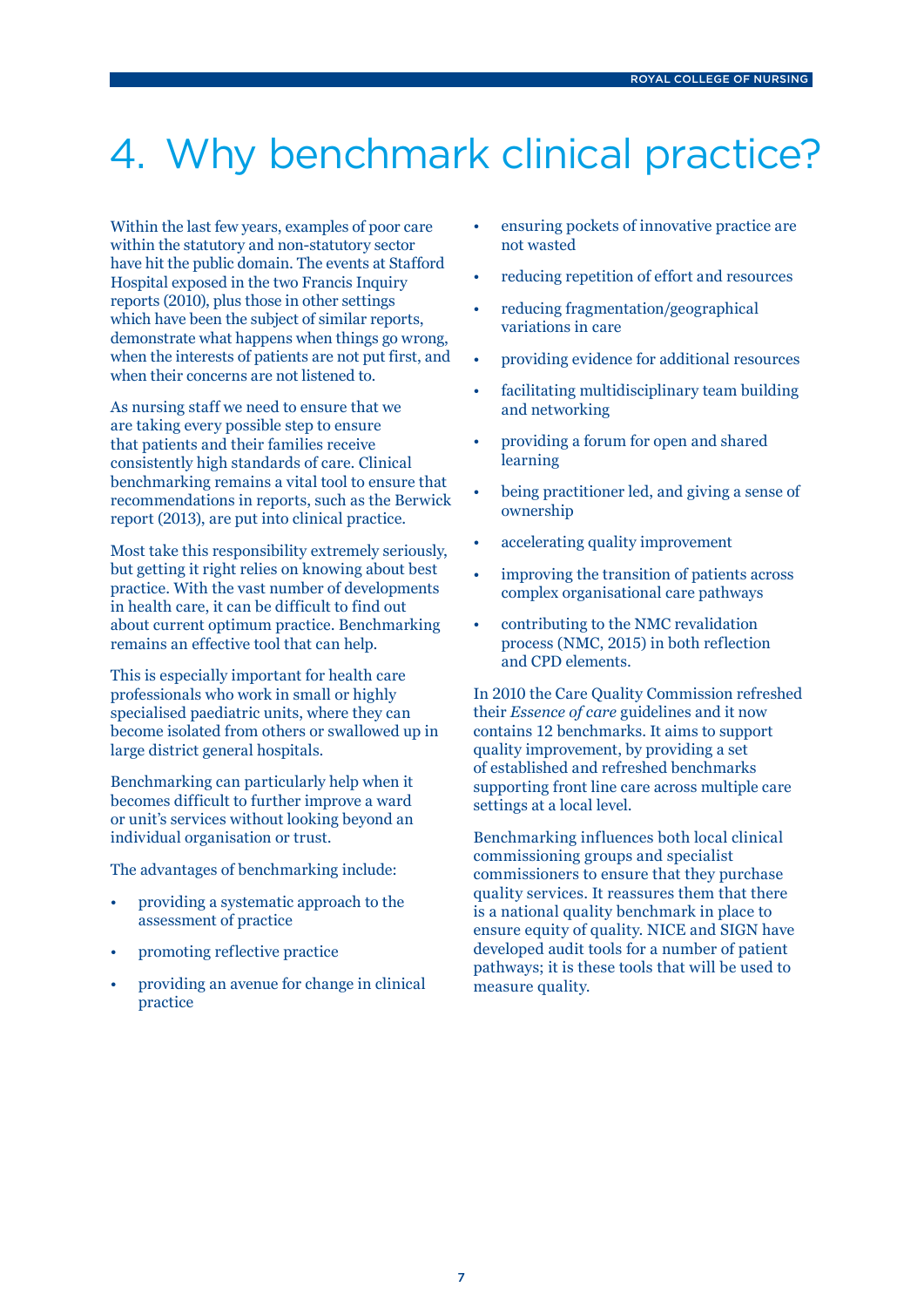### 5. Clinical practice benchmarking explained

#### Benchmarking has been described as:

*"The practice of being humble enough to admit that someone else is better at something and being wise enough to try to learn how to match and even surpass them at it."*  (International Benchmarking Clearinghouse, 1992)

Clinical benchmarking is a "systematic process in which current practice and care are compared to, and amended to attain, best practice and care" (DH, 2010b).

Benchmarking is a system that provides a structured approach for realistic and supportive practice development. It allows practitioners to identify and compare best practice.

Best practice is drawn from:

- available research through literature searches and sharing articles and references
- practice examples which practitioners bring to meetings for sharing and comparing, or that has been generated by children, young people and their families
- professional consensus debated by practitioners at meetings.

Each benchmark acts as a standard against which:

- services and practices can be compared
- difficulties can be shared
- practical support and encouragement can be offered by peers in a clinical setting.

Benchmarking therefore provides a structured form of networking. Sharing and comparing best practice means nurses can avoid unnecessary repetition and use resources effectively for innovative ideas.

The emphasis of benchmarking must be to improve practice with essential information. Nurses can then develop practice through action planning and implementation.

Benchmarking is not just copying what others are doing. It involves understanding what the best organisations' goals are and how they have achieved those goals through process and operational improvement, and taking that information back to your own organisation to determine how to achieve comparable results given your unique internal and external conditions.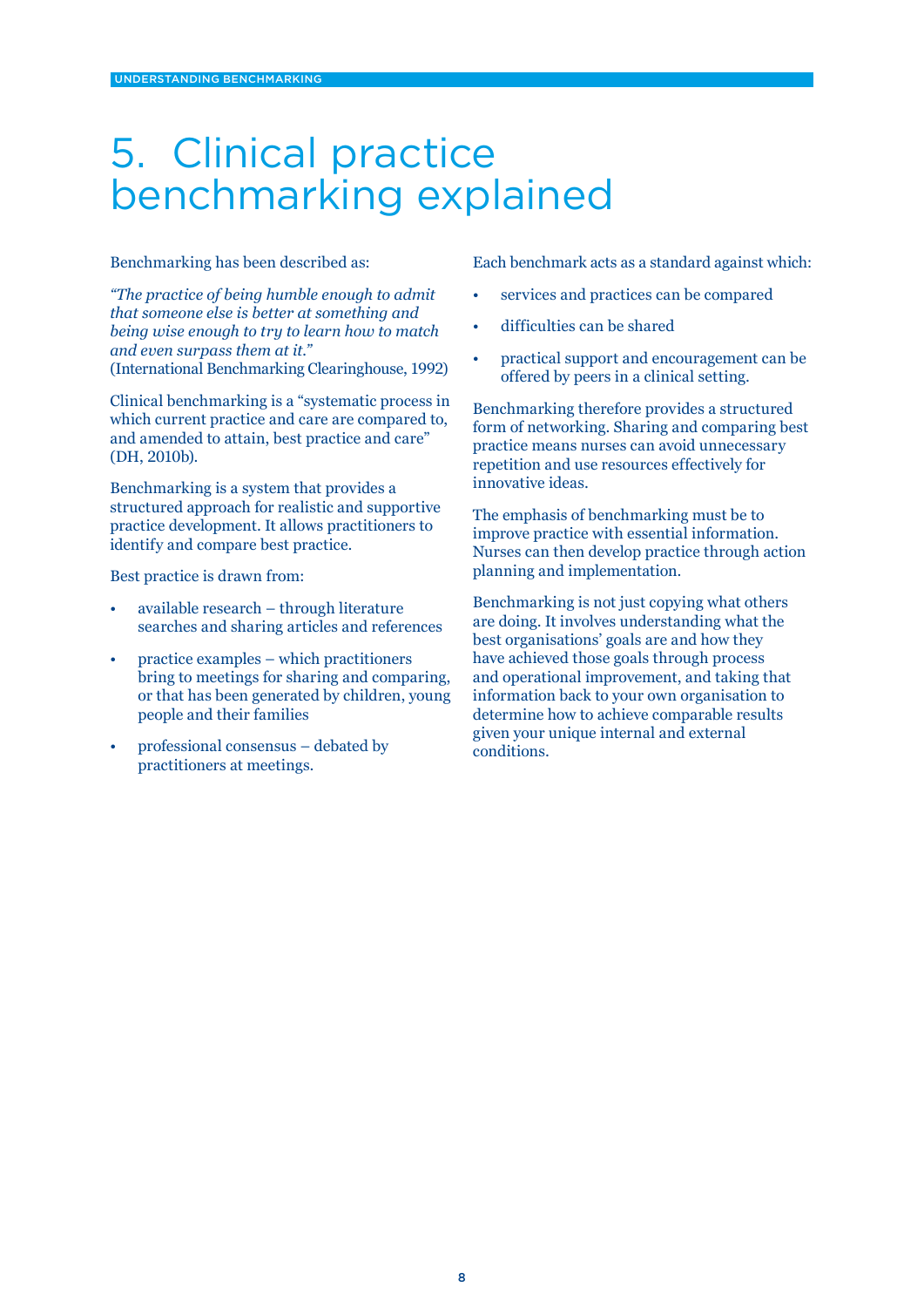## 6. A model of clinical practice benchmarking

### **The benchmarking wheel**

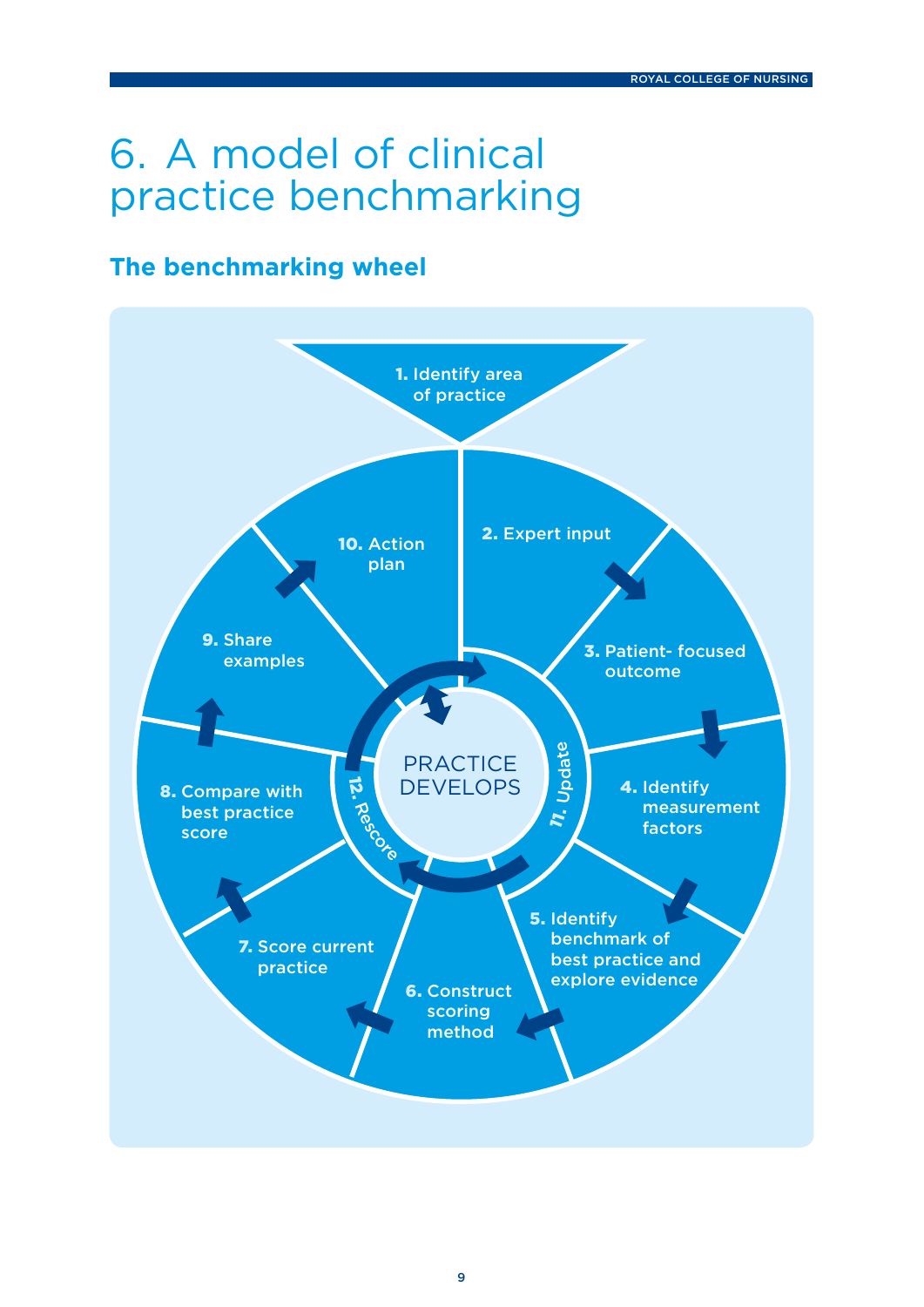### **1. Identify area of practice**

Which area of practice would you like to improve? Has there been any feedback – for example, national or local user groups, patient safety, risk management, NHS Litigation Authority (NHSLA), patient experience/patient journeys or effectiveness of care delivery – that needs addressing? Is there an area of good practice you would like to share with others? Have you and your colleagues developed an area of clinical practice and now want to push the boundaries further?

### **2. Expert input**

The Francis, Keogh and Berwick reports all cover common themes: learning from patient experience; transparency in all we do; and involving children, young people and their families in quality improvement.

Other professionals to consider involving include:

- nursing team members
- staff with special interest or skills in the specific area
- specialist nurses
- consultant doctors and nurses
- pharmacists
- the directorate and local clinical governance team
- educational facilitators.

Are there any national guidelines such as NICE or SIGN? What current research or evidencebased practice is available?

### **3. Patient-focused outcome**

Remember that clinical practice benchmarking aims to improve care. The outcome must reflect this. Look at local patient survey findings and national standards of best practice. Contact the Patient Advice and Liaison Service (PALS) or the local risk manager to provide information on relevant adverse risk incidents that can justify your choice.

### **4. Identify measurement factors**

These are elements of practice that would support achieving a patient-focused outcome. Consider conducting an audit of current practice. Audits help to make a baseline assessment and measure any impact/improvement achieved by the changes in practice. Audits need to be organised carefully and must be meaningful, both to those that undertake them and those who receive the results. When planning the audit tool, identify how the data will be collected and by whom. You may consider a combination of nurses and a practice development nurse or nurse from another department to undertake the benchmarking. Contact the local clinical governance team for support.

### **5. Identify benchmark of best practice and explore evidence**

What is best practice in the area of practice you have selected? Consider the available evidence. Investigate the standards and criteria that apply to your chosen area. The benchmark needs to reflect the best possible achievable practice by professional consensus (Ellis, 2000a&b).

#### **6. Construct scoring method**

Scoring of benchmarks is mandatory in all clinical areas. Construct a scoring method for each factor, from poor to best. Early benchmarking systems were scored on a numeric 1-10 scale, then an A to E scale. Some benchmarks are scored from red, through to green, and to gold. Red indicates that anywhere up to half of the standards have been achieved and gold indicates all have been achieved. Other benchmarks use a statement of best practice. It will be up to you to decide which works best for your organisation. Initially, you may find it reassuring to use benchmarks with a scoring method, so users can easily identify their progress. Time invested in your question selection and formulation is valuable. Ensure the questions are clear, fair, rigorous and are able to be scored. As confidence with benchmarking and the process increases, many organisations move to benchmarking against a best practice statement.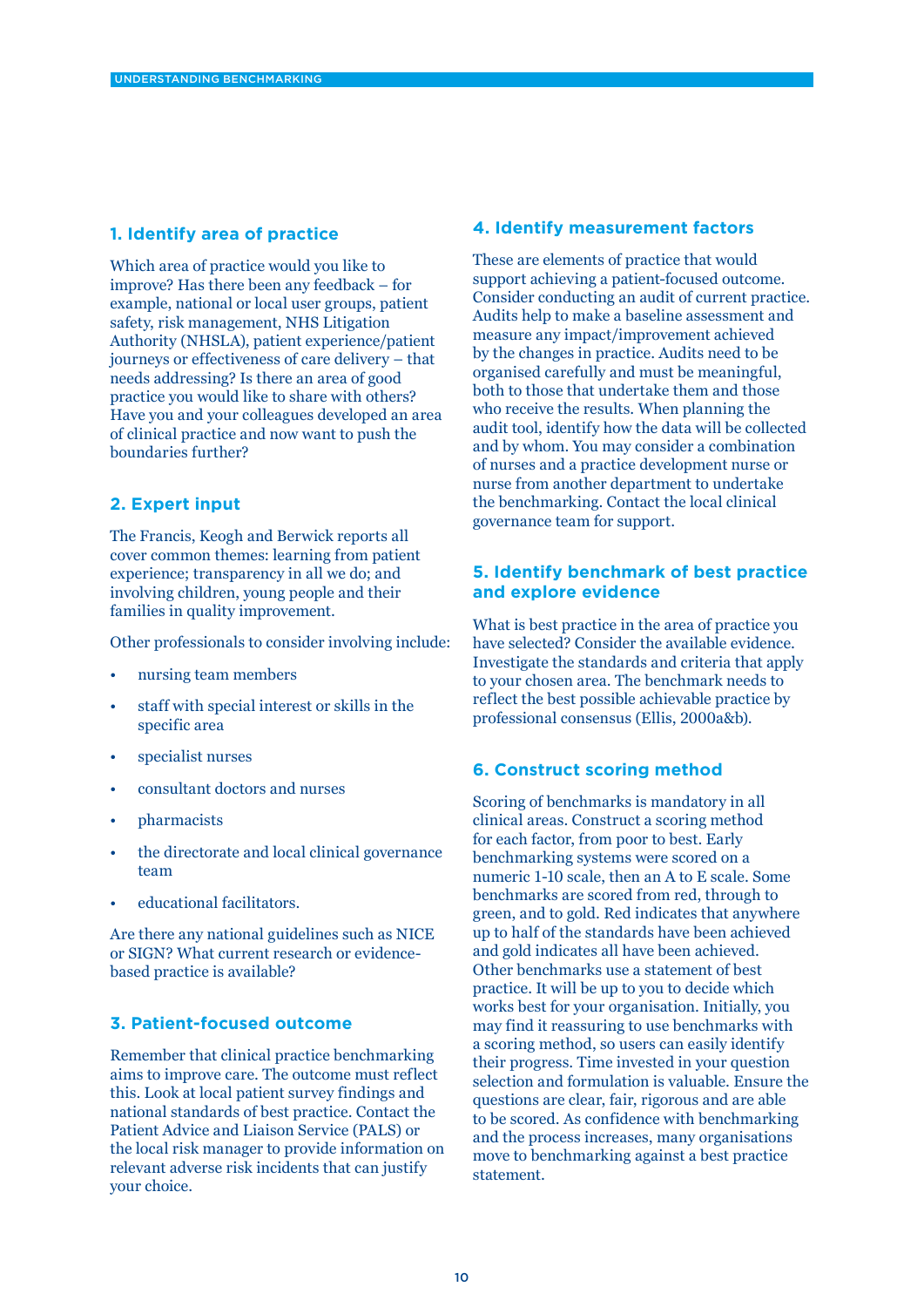#### **7. Score current practice**

Assess where you are now against the factors in the scoring method, or against the best practice statement. Remember you will need evidence to support your 'score'. Asking patients to comment on care received when they are still dependent on the goodwill of staff who provide their care requires patient confidentiality to be maintained. The NMC Code (2015) states that nursing staff should respect people's right to confidentiality and ensure people are informed about how and why information is shared.

#### **8. Compare with best practice score**

Identify the area or organisation with the best practice. Obtain copies of their evidence, arrange a professional visit and discuss with practitioners.

### **9. Share examples**

What is considered best practice by one area could be improved through the sharing of practices, document examples, policies and guidelines. Sometimes you don't know what you don't know. Any changes needed can be uncomfortable for some members of the nursing team. Some may question and resist your leadership and determination. It is important to identify people who can support you and help you to change the area of practice needed to achieve the benchmark.

#### **10. Action plan**

Plan what you are going to do now to improve your evidence and scores. Identify the training, education, communication and documentation which staff will need to implement on a daily basis to ensure they are meeting the benchmark. Arrange formal and informal information sharing sessions, develop display boards, hold team meetings and so on. The key is to network and ensure that the benchmark is met and everyone understands what is expected of them in order to obtain the best possible achievable practice. Set dates for reviews. A named, lead person must be responsible and act as the driver to maintain progress. The success of benchmarking in an organisation often rests with the determination and skills of this individual.

#### **11. Update**

Standards must be reviewed periodically if they are to remain valid and if the commitment of staff is to be secured. If you are using an existing benchmark, before scoring your area or organisation, make sure you are using a benchmark which is still valid and up to date. You can rewrite benchmark statements to reflect new evidence including new policies, procedures, directives and research.

At organisation/trust level, collation of benchmarking data ensures that areas of overall improvement and those with areas for improvement are identified and staff are supported to achieve optimum patient outcomes.

### **12. Rescore**

Reassess your area/organisation to identify areas of improved practice and the progress that has been made. Highlight any new areas for development.

You can use the benchmarking wheel from page 8 to develop new benchmarks and/or review existing ones. If you are using an existing benchmark which has been recently reviewed, you can move straight from point 1 of the wheel to point 7. If you need to review evidence, refer to points 2, 3, 4 and 5 when you are updating at point 11.

Review benchmarks annually in the light of any new developments – remember the length of consultation involved in developing new policy. For example, you will find government green papers and NICE/SIGN guidance can alert you to new developments and research.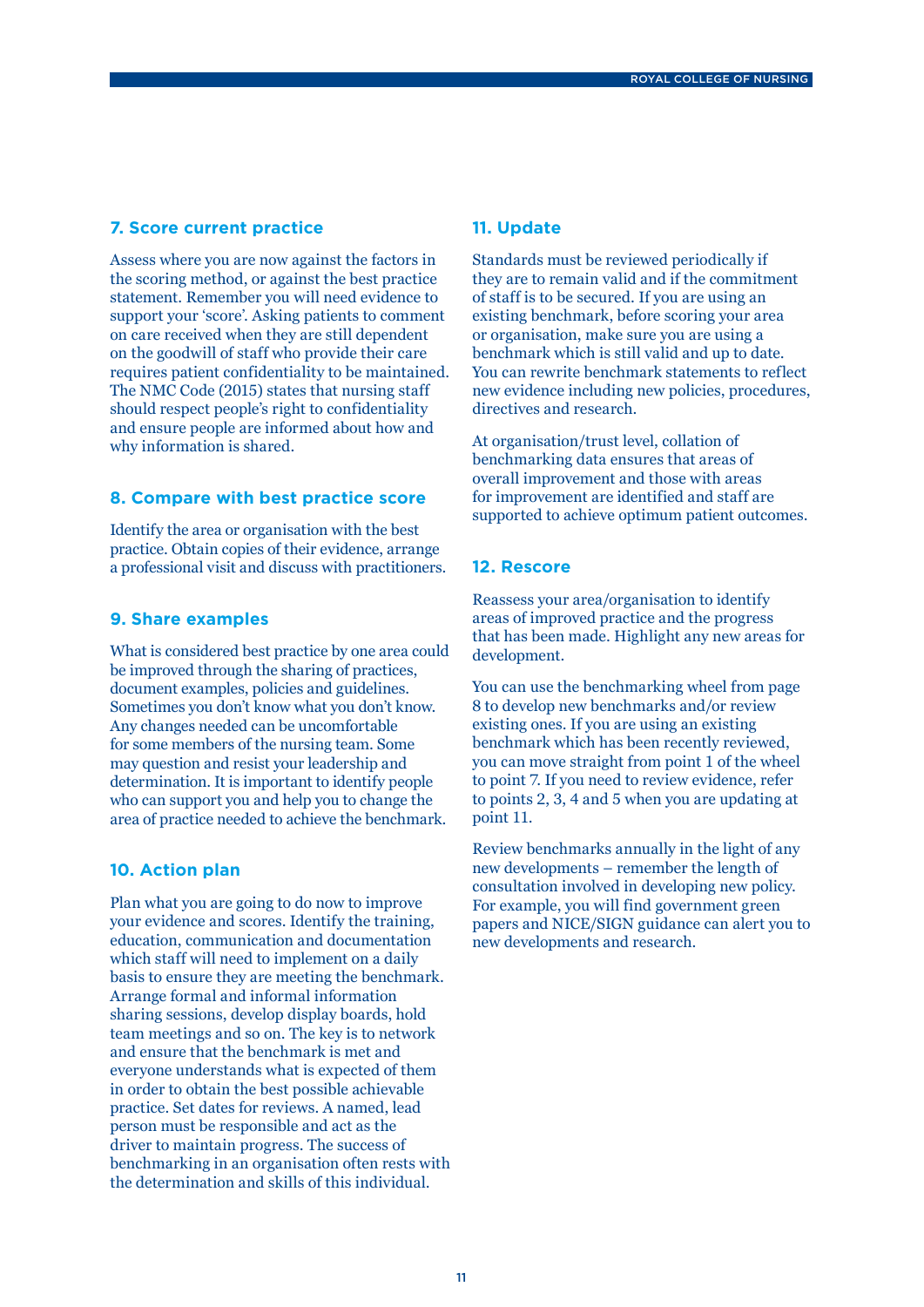### 7. What makes clinical practice benchmarking work?

The process of benchmarking relies on you to share evidence of best practice with your peers.

Nurses who are passionate about improving nursing care, and who are committed to providing high quality evidence-based nursing, will find benchmarking a very effective way of engaging with colleagues. It will help you demonstrate changes in practice that make a positive impact and real difference for children and young people in your care.

One small change you make could create a great improvement for the next child, young person and family who comes into your organisation's care.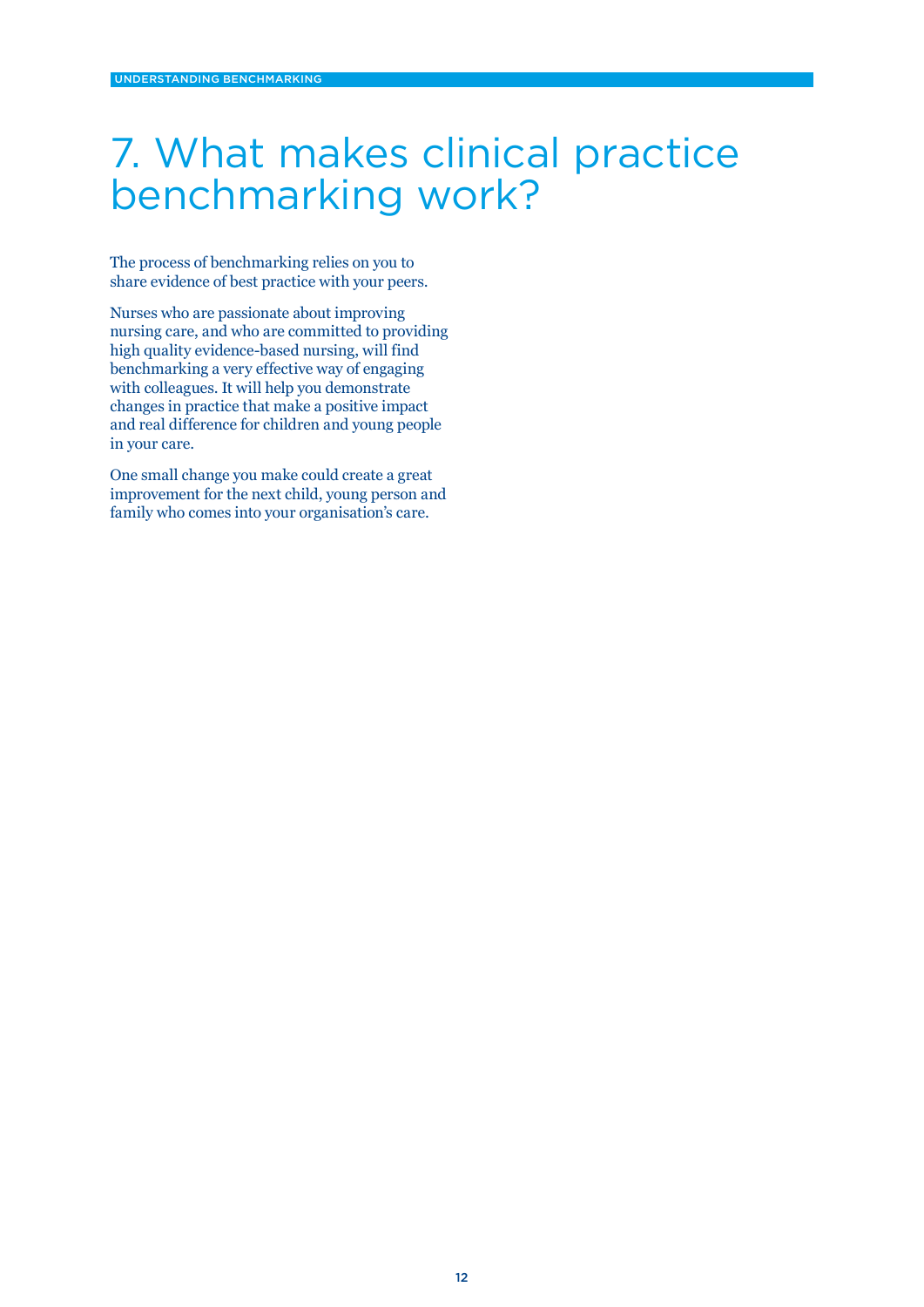### 8. References and further reading

Aspling D, Lagoe R (1996) *Benchmarking for clinical pathways in hospital: a summary of sources*, Nurse Economist, 14, pp.92-97.

Bland M (2001) *North West Clinical Practice Benchmarking Group: principles, processes and evaluations*, Nursing Times Research, 6(2) pp.581-593.

Care Quality Commission (2010) *Essential Standards of Quality and Safety*, London: CQC.

Codling S (1995) *Best practice benchmarking: a management guide*, Aldershot: Gower.

Coles, L, Glasper EA, Nicols P (2013) *Are young people welcome in the English National Health Service?* Issues in Comprehensive Pediatric Nursing, 36 (1-2), pp.144-167.

Coles L, Glasper A, Battrick C, Brown S (2010) *Assessing NHS trusts' compliance with child health policy standards*, British Journal of Nursing, 19 (19) pp.1218-1225.

Department of Health (2008) *High Quality Care for All: NHS Next Stage Review*, London: DH

Department of Health (2010a) *Equity and Excellence: Liberating the NHS*, London: DH.

Department of Health (2010b) *Essence of Care 2010*, London: DH.

Ellis J (2000a) *Sharing the evidence: clinical practice benchmarking to improve continuously the quality of care*, Journal of Advanced Nursing, 32, pp.215-225.

Ellis J, Cooper A, Davies D, Hadfield J, Oliver P, Onions J, Walmsley E (2000b) *Making a difference to practice: clinical benchmarking, part 1*, Nursing Standard, 14 (32) pp.33-37.

Ellis J, Cooper A, Davies D, Hadfield J, Oliver P, Onions J, Walmsley E (2000) *Making a difference to practice: clinical benchmarking, part 2*, Nursing Standard, 14 (33) pp.32-35.

Ellis J (2002) *Essence of Care: implications for practice*, Community Practitioner, 75(1) pp.22-23.

Ellis J (2006) *All inclusive benchmarking*, Journal of Nursing Management, 14 pp.377-383.

Glasper EA (2010) *Signposting the road to quality nursing care delivery*, British Journal of Nursing, 19(7): pp.456–7.

Gooch J, Woolley J, Kilshaw A (2008) *Essence of care: a collaborative audit*, 14 (10) pp.28-32.

Gray S, Plaice C, Hadley S (2009) *Implementing a managed learning environment in the NHS*. Records Management Journal 19(2): pp.107–16.

Greenidge P (1998) *Benchmarking – from theory to practice*, Emergency Nurse, 5 (9) pp.22-27.

Ho D, Craig E (2009) *Essence of Care – a key approach in approving patient care*, British Journal of Nursing, 18 (12) pp.740-744.

Jones S, Evans K (2003) *Essence of Care in a children's hospital*, Paediatric Nursing, 15 (3) pp.42-43.

Jones S (2008) *Local implementation of Essence of Care benchmarks*, Nursing Standard 22 (37) pp.35-40.

Judd J, Wright E (2008) *Benchmarks for children's orthopaedic nursing*, Paediatric Nursing, 20 (5) pp.34-36.

Littler N, Mullen M, Beckett, H, Freshney A, Pinder L (2016) *Benchmarking school nursing practice: The North West Regional Benchmarking Group*, British Journal of School Nursing, 11: 3 pp.131-134.

McCance T, Wilson V, Kornman K (2016) *Paediatric International Nursing Study: using personcentred key performance indicators to benchmark children's services*, Journal of Clinical Nursing, 25:13-14, pp 2018-2027. **https://search.proquest. com/docview/1847885815?accountid=26447** 

NICE (2012) *The commissioning and benchmark tool*, available at **www.nice.org.uk** (accessed 29 January 2014).

Nursing and Midwifery Council (2015) *The Code. Professional standards of practice and behaviour for nurses and midwives*, London: NMC.

Nursing and Midwifery Council (2015) *Revalidation,* London: NMC.

Solomon, J, Day C, Worrall A, (2015) *Does sustained involvement in a quality network lead to improved performance?* International Journal of Health Care Quality Assurance, 28 (3), pp.228-233.

Stark S, MacHale A, Lennon E, Shaw L (2002) *Benchmarking: implementing the process in practice,* Nursing Standard, 16 (35) pp.39-42.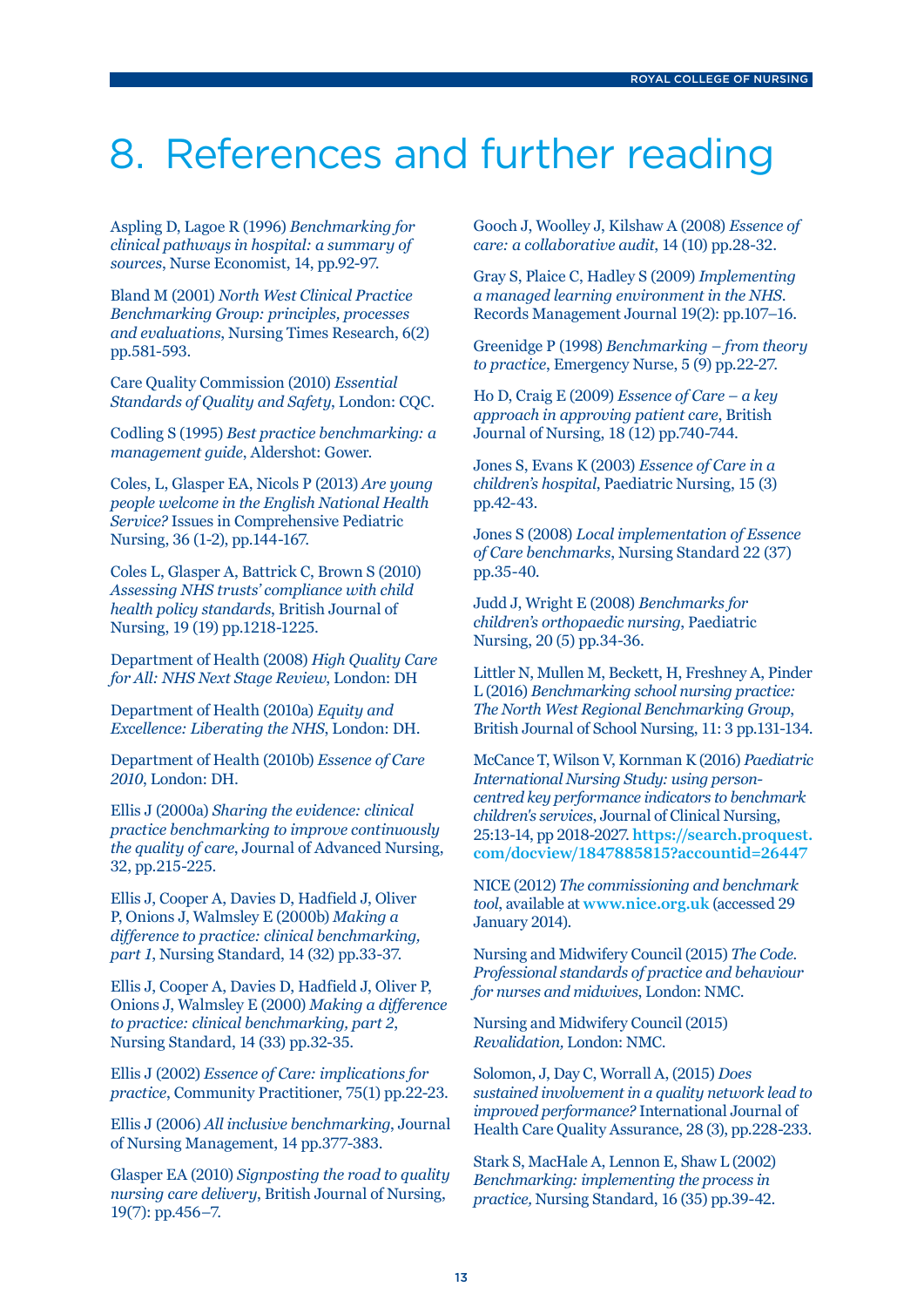Triggle, Nick (2012) *Setting new standards for the emergency care of children*, Emergency Nurse, 20 (3) p.7.

Welsh Assembly Government (2012) *Achieving Excellence: The quality delivery plan for the NHS in Wales 2012-2016*.